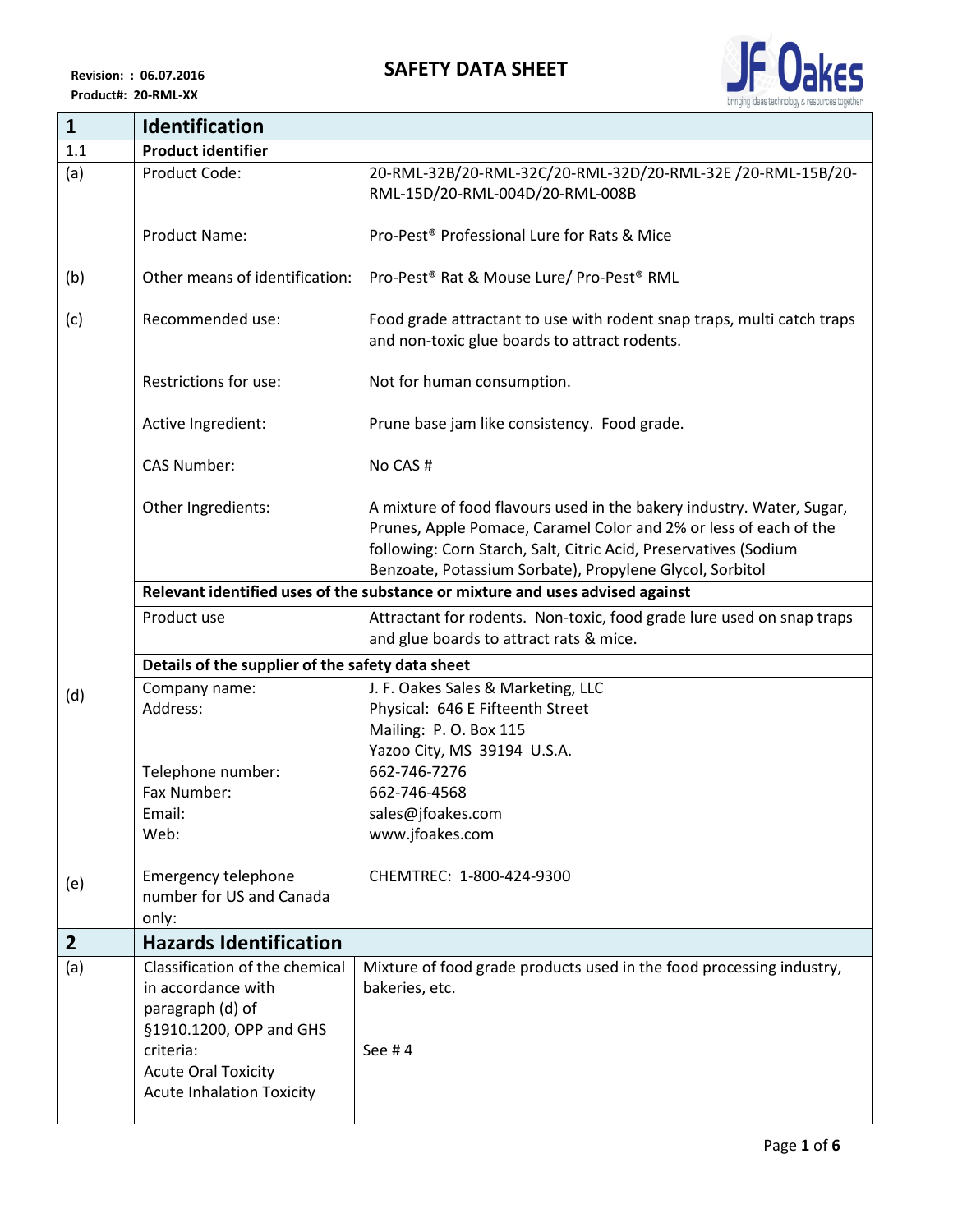

|     | Skin Irritation<br>Primary Eye Irritation              |                                                                                                                                        |  |
|-----|--------------------------------------------------------|----------------------------------------------------------------------------------------------------------------------------------------|--|
|     |                                                        |                                                                                                                                        |  |
|     | Sensitization                                          |                                                                                                                                        |  |
| (b) | Signal word, hazard                                    |                                                                                                                                        |  |
|     | statement(s), symbol(s) and<br>precautionary statement |                                                                                                                                        |  |
| (c) | Other hazards                                          |                                                                                                                                        |  |
| (d) | Statement of the mixture                               |                                                                                                                                        |  |
|     | HMIS <sup>®</sup> Rating                               |                                                                                                                                        |  |
|     | Health:                                                |                                                                                                                                        |  |
|     | Flammability:                                          | See Section 4                                                                                                                          |  |
|     | Reactivity:                                            | Flash point believed to be over 200°F +/- 10°F<br>Presents no significant reactivity hazard. Normally stable. Even at                  |  |
|     |                                                        | elevated temperature and pressure. Will not undergo hazardous                                                                          |  |
|     |                                                        | exothermic polymerization. Keep away from oxidizer such as hydrogen<br>peroxide, bromine and chromic acid.                             |  |
|     | Protection:                                            | See Section 4                                                                                                                          |  |
|     | Safety Phrases:                                        |                                                                                                                                        |  |
|     | <b>UN Number:</b>                                      |                                                                                                                                        |  |
|     | Classification of the                                  |                                                                                                                                        |  |
|     | substance or mixture                                   |                                                                                                                                        |  |
|     | <b>Substances</b>                                      |                                                                                                                                        |  |
| 3   |                                                        | <b>Composition/Information on ingredients</b>                                                                                          |  |
| (a) | Active Ingredients and<br><b>Chemical Name:</b>        |                                                                                                                                        |  |
| (b) | Common names:                                          | Fruit paste.                                                                                                                           |  |
|     | Other Ingredient:                                      | Water, Sugar, Prunes, Apple Pomace, Caramel Color and 2% or Less                                                                       |  |
|     | <b>Mixtures</b>                                        | of each of the following: Corn Starch, Salt, Citric Acid, Preservatives                                                                |  |
|     |                                                        | (Sodium Benzoate, Potassium Sorbate), Propylene Glycol, and<br>various nut oils and food flavours used in the food processing industry |  |
|     |                                                        | to aromatic attraction.                                                                                                                |  |
|     | <b>CAS Number:</b>                                     | Not applicable.                                                                                                                        |  |
| (c) |                                                        |                                                                                                                                        |  |
| (d) | Impurities and stabilizing<br>additives which are      | Glycol for stability                                                                                                                   |  |
|     | themselves classified and                              |                                                                                                                                        |  |
|     | which contribute to the                                |                                                                                                                                        |  |
|     | classification of the                                  |                                                                                                                                        |  |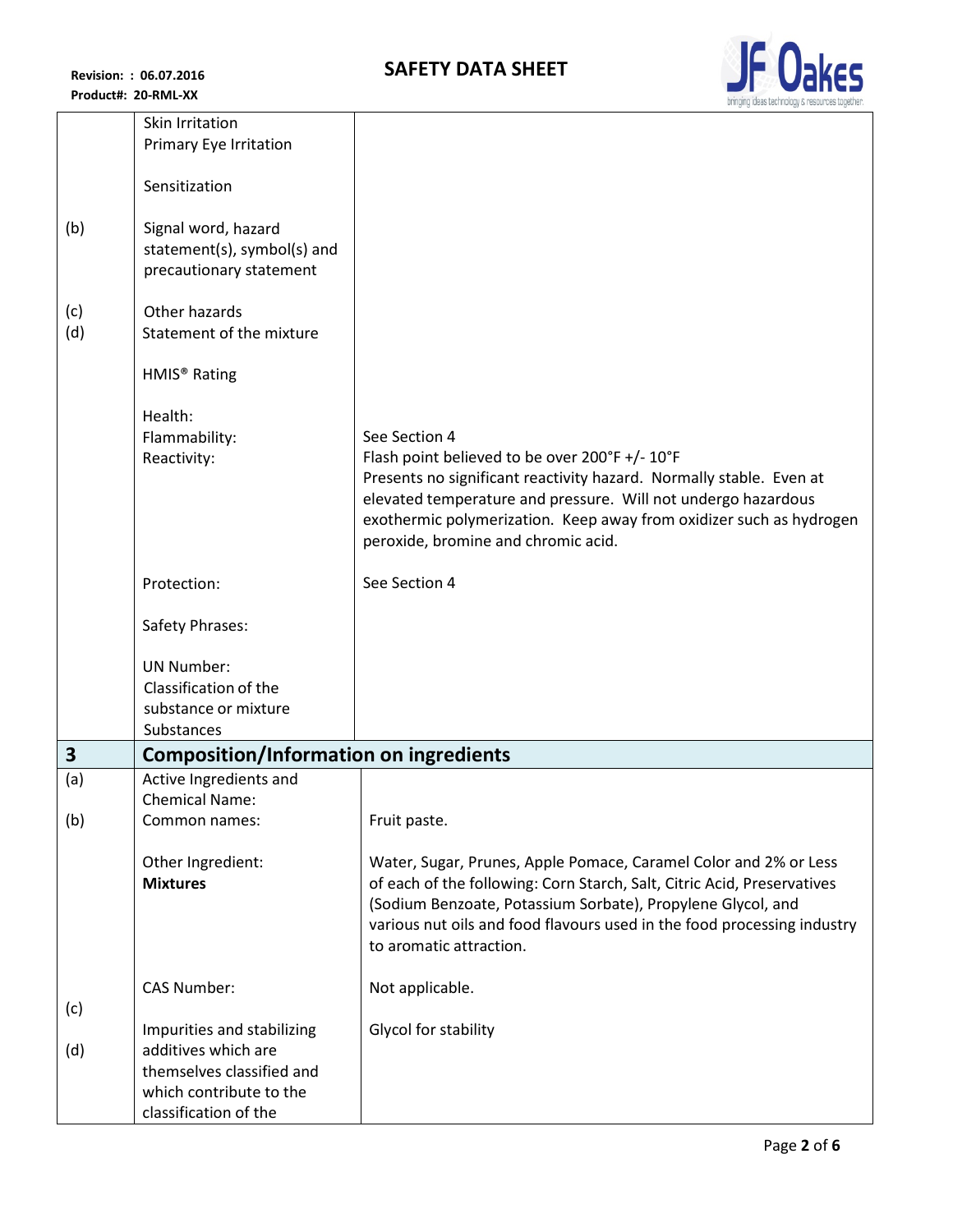

|     | substance.                                                                    |                                                                                                                                                                                     |
|-----|-------------------------------------------------------------------------------|-------------------------------------------------------------------------------------------------------------------------------------------------------------------------------------|
| 4   | <b>First Aid Measures</b>                                                     |                                                                                                                                                                                     |
| (a) | Description of first aid measures                                             |                                                                                                                                                                                     |
| (b) | Most important symptoms and effects,<br>both acute and delayed                | Headache, nausea, dizziness                                                                                                                                                         |
| (c) | Indication of any immediate medical<br>attention and special treatment needed | Headache, nausea, dizziness                                                                                                                                                         |
|     | - Inhalation                                                                  | Remove individual with prolonged lung exposure to a non-<br>contaminated area with fresh air. Get medical attention<br>for breathing difficulty.                                    |
|     | - Eyes                                                                        | May be mild irritating to eyes. Flush eyes with low<br>pressure water. If discomfort continues, consult a doctor.                                                                   |
|     | - Skin                                                                        | May be mild irritating to skin. Prolonged skin contact may<br>cause allergic dermatitis. Wash skin with mild soap and<br>water.                                                     |
|     | - Ingestion                                                                   | Accidental ingestion - rinse mouth with water. Obtain<br>medical advice.                                                                                                            |
| 5   | <b>Fire-Fighting Measures</b>                                                 |                                                                                                                                                                                     |
| (a) | Suitable extinguishing media                                                  | Use foam, carbon dioxide and dry chemical.                                                                                                                                          |
| (b) | Special hazards arising from the substance<br>or mixture                      | Special firefighting procedures not normally required.                                                                                                                              |
| (c) | Precautions for fire-fighters                                                 | None.                                                                                                                                                                               |
| 6   | <b>Accidental Release Measures</b>                                            |                                                                                                                                                                                     |
| (a) | Personal precautions, protective<br>equipment and emergency procedures        | As needed. Suggest having a disposal container and<br>absorbent on service vehicle at all time.                                                                                     |
|     | <b>Environmental precautions</b>                                              | Do not contaminate water supply.                                                                                                                                                    |
| (b) | Methods and material for containment<br>and cleaning up                       | Use soap and water. Dispose as outlined by your state<br>and local regulations. Inert absorbent material can be<br>used and removed to disposal container. Avoid sewer<br>disposal. |
| 7   | <b>Handling and Storage</b>                                                   |                                                                                                                                                                                     |
| (a) | Precautions for safe handling                                                 | Wash thoroughly after handling. Do not get in eyes, on<br>skin or clothing.                                                                                                         |
| (b) | Conditions for safe storage, including any<br>incompatibilities               | Store in a cool dry area. Do not store near combustible.<br>Key away from heat, sparks and flames.                                                                                  |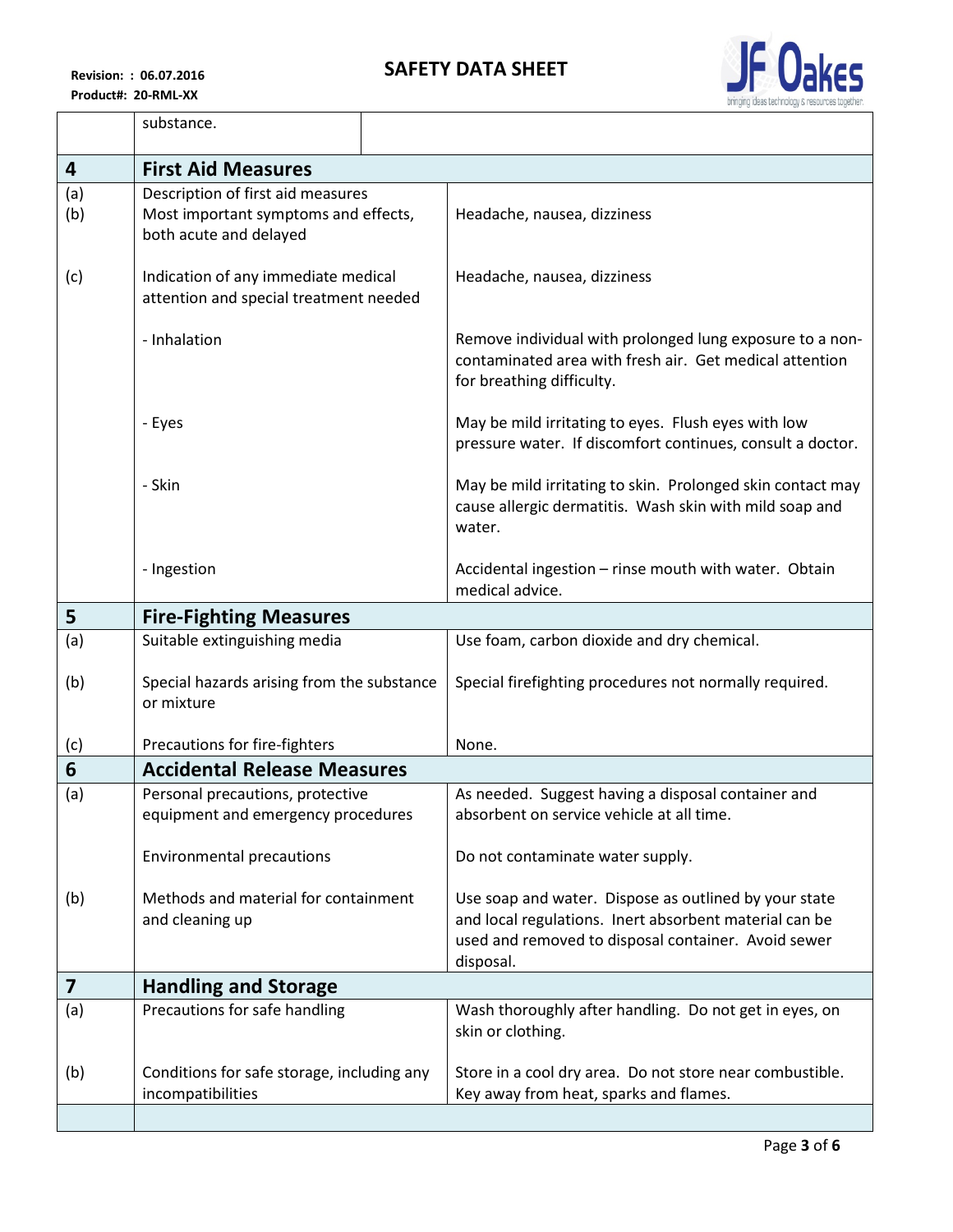

| 8          | <b>Exposure Controls/Personal Protection</b>    |                                                            |  |
|------------|-------------------------------------------------|------------------------------------------------------------|--|
| (a)        | OSHA permissible exposure limit (PEL),          | N/A                                                        |  |
|            | American Conference of Governmental             |                                                            |  |
|            | Industrial Hygienists (ACGIH) Threshold         |                                                            |  |
|            | Limit Value (TLV), and any other exposure       |                                                            |  |
|            | limit used or recommended by the                |                                                            |  |
|            | chemical manufacturer, importer, or             |                                                            |  |
|            | employer preparing the safety data sheet,       |                                                            |  |
|            | where available.                                |                                                            |  |
|            |                                                 |                                                            |  |
| (b)        | Appropriate engineering controls.               | N/A                                                        |  |
| (c)        | Individual protection measures, such as         | Suggest wearing latex gloves and safety glasses as needed. |  |
|            | personal protective equipment.                  |                                                            |  |
| 9          | <b>Physical and Chemical Properties</b>         |                                                            |  |
|            | Information on physical and chemical properties |                                                            |  |
|            | Appearance:                                     | Brown paste like substance.                                |  |
|            |                                                 |                                                            |  |
| (a)        | Odour:                                          | Mild fruit & nut like odor.                                |  |
| (b)        | Odour threshold:                                |                                                            |  |
| (c)        | pH:                                             | N/A                                                        |  |
| (d)        | Melting point/freezing point:                   |                                                            |  |
| (e)        | Initial boiling point and boiling range:        |                                                            |  |
| (f)        | Flash point:                                    |                                                            |  |
| (g)        | Evaporation rate:                               |                                                            |  |
| (h)        | Flammability (solid, gas):                      | See Section 2                                              |  |
| (i)        | Upper/lower flammability or explosive           |                                                            |  |
| (j)        | limits:                                         |                                                            |  |
| (k)        | Vapour pressure:                                | N/A                                                        |  |
| (1)        | Vapour density:                                 | N/A                                                        |  |
| (m)<br>(n) | Relative density:<br>Solubility(ies):           | N/A<br>Water soluble                                       |  |
| (0)        | Partition coefficient; n-octanol/water:         |                                                            |  |
| (p)        | Auto-ignition temperature:                      | N/A                                                        |  |
| (q)        | Decomposition temperature:                      | N/A                                                        |  |
| (r)        | Viscosity:                                      | N/A                                                        |  |
|            | <b>Explosive properties:</b>                    | N/A                                                        |  |
|            | Oxidising properties:                           | N/A                                                        |  |
|            |                                                 |                                                            |  |
|            | Other information                               |                                                            |  |
|            |                                                 |                                                            |  |
|            |                                                 |                                                            |  |
|            |                                                 |                                                            |  |
|            |                                                 |                                                            |  |
|            |                                                 |                                                            |  |
|            |                                                 |                                                            |  |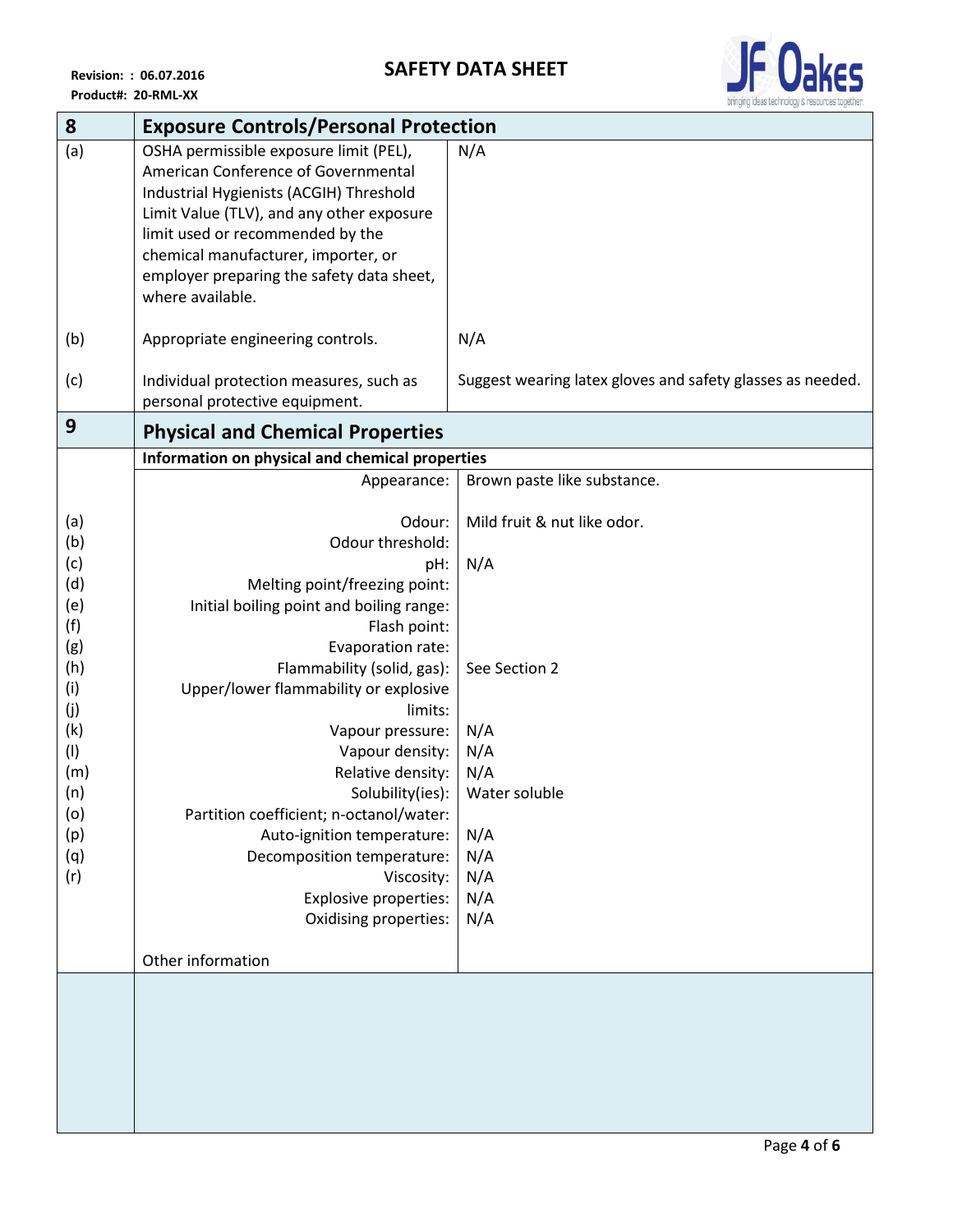**The Common State** 



| 10  | <b>Stability and Reactivity</b>                                                          |                                      |
|-----|------------------------------------------------------------------------------------------|--------------------------------------|
| (a) | Reactivity                                                                               | See Section 2                        |
| (b) | Chemical stability                                                                       | N/A                                  |
| (c) | Possibility of hazardous reactions                                                       | See Section 4                        |
| (d) | Conditions to avoid                                                                      | N/A                                  |
| (e) | Incompatible materials                                                                   | N/A                                  |
| (f) | Hazardous decomposition products                                                         | N/A                                  |
| 11  | <b>Toxicology Information</b>                                                            |                                      |
| (a) | <b>SKIN CONTACT:</b>                                                                     | See Section 4                        |
|     | <b>SKIN ABSORPTION:</b>                                                                  | See Section 4                        |
|     | <b>EYE CONTACT:</b>                                                                      | See Section 4                        |
|     | <b>INHALATION:</b>                                                                       | See Section 4                        |
|     | <b>INGESTION:</b>                                                                        | See Section 4                        |
| (b) | Symptoms related to the physical, chemical                                               | See Section 4                        |
|     | and toxicological characteristics.                                                       |                                      |
| (c) | Delayed and immediate effects and also                                                   | See Section 4                        |
|     | chronic effects from short- and long-term                                                |                                      |
|     | exposure.                                                                                |                                      |
|     |                                                                                          |                                      |
| (d) | Numerical measures of toxicity (such as                                                  | N/A                                  |
|     | acute toxicity estimates).                                                               |                                      |
|     |                                                                                          |                                      |
| (e) | Whether the hazardous chemical is listed in                                              | No, not listed.                      |
|     | the National Toxicology Program (NTP)                                                    |                                      |
|     | Report on Carcinogens (latest edition) or<br>has been found to be a potential carcinogen |                                      |
|     | in the International Agency for Research on                                              |                                      |
|     | Cancer (IARC) Monographs (latest edition),                                               |                                      |
|     | or by OSHA.                                                                              |                                      |
| 12  | <b>Ecological Information</b>                                                            |                                      |
| (a) | Eco-toxicity                                                                             | Not determined.                      |
| (b) | Persistence and degradability                                                            | Has not been determined.             |
| (c) | Bio-accumulative potential                                                               | Has not been determined.             |
| (d) | Mobility in soil                                                                         | Has not been determined.             |
| (e) | Other adverse effects                                                                    | Has not been determined.             |
| 13  | <b>Disposal Considerations</b>                                                           |                                      |
|     | Waste treatment methods                                                                  | In accordance with local regulations |
|     |                                                                                          |                                      |
|     |                                                                                          |                                      |
|     |                                                                                          |                                      |
|     |                                                                                          |                                      |
|     |                                                                                          |                                      |
|     |                                                                                          |                                      |